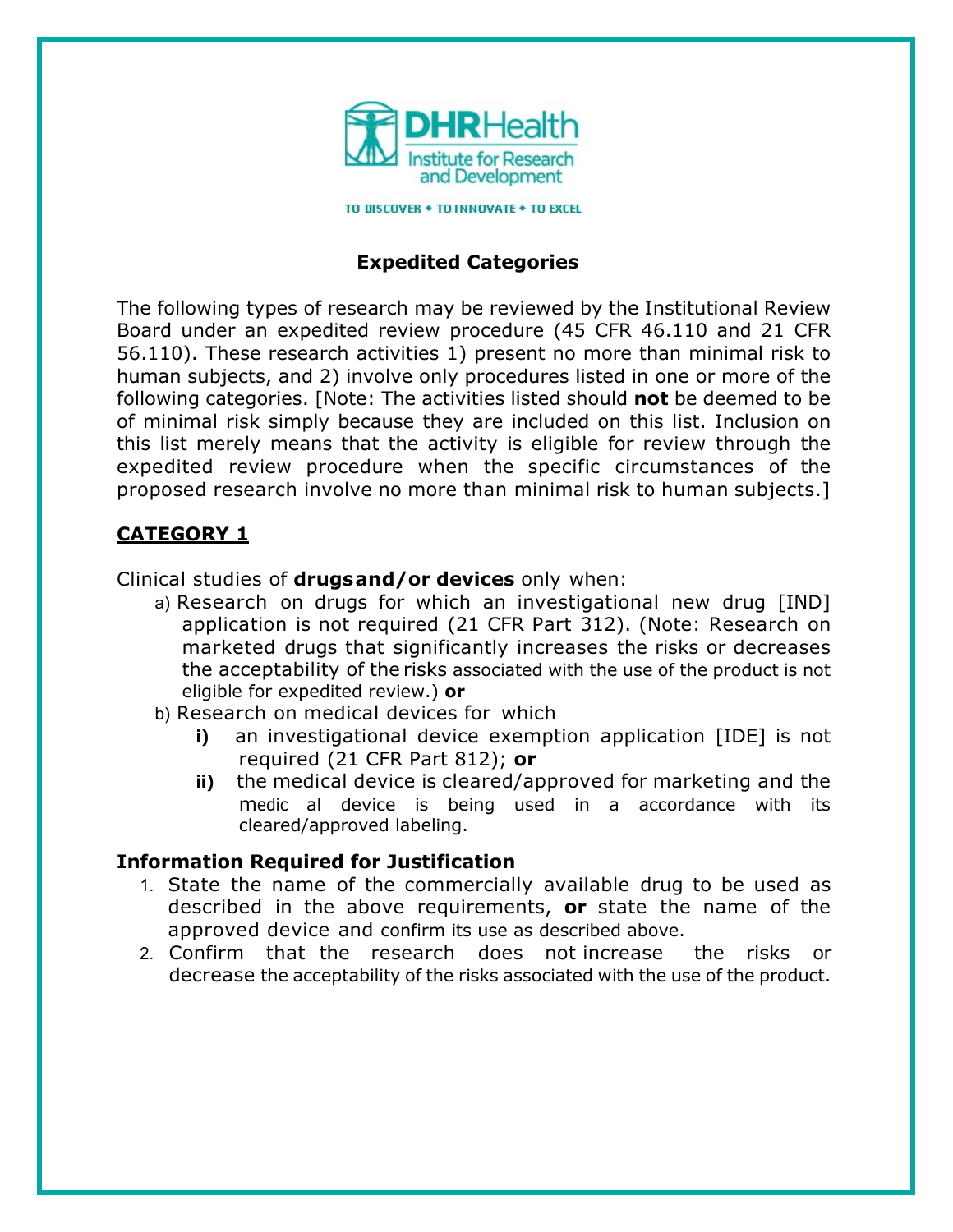## **CATEGORY 2**

Collection of blood samples by finger stick, heel stick, ear stick, or venipuncture as follows:

- **a)** from healthy, non-pregnant adults who weigh at least 110 pounds. For these subjects, the amounts drawn may not exceed 550 ml in an 8 week period and collection may not occur more frequently than 2 times per week; **or**
- **b)**from other adults and children\* considering the age, weight, and health of the subjects, the collection procedure, the amount of blood to be collected, and the frequency with which itwill be collected. For these subjects, the amount drawn may not exceed the lesser of 50 ml or 3 ml per kg in an 8 week period and collection may not occur more frequently than 2 times entitled been week.

#### **Information Required for Justification**

- 1. State how the blood sample(s) will be collected.
- 2. Provide the health status of the research population and state whether pregnant women are eligible to participate.
	- (a) For healthy, non-pregnant adults who weigh at least 110 pounds Confirm that the amounts of blood to be drawn will not exceed 550 ml in an 8 week period *and* will not occur more frequently than 2 times per week.
	- (b) For other adults (e.g., with an illness) or children\* Confirm that the amount of blood to be collected will not exceed the lesser of 50 ml or 3 ml p/kg in an 8 week period and not occur more frequently than 2 times per week.

\*Children are defined in the HHS regulations as "persons who have not attained the legal age for consent to treatments or procedures involved in the research, under the applicable law of jurisdiction in which the research will be conducted." 45 CFR 46.402(a).

## **CATEGORY 3**

Prospective collection of biological specimens for research purposes by noninvasive means.

Examples:

- a) hair and nail clippings in a non-disfiguring manner;
- b) deciduous teeth at time of exfoliation or if routine patient care indicates a need for extraction;
- c) permanent teeth if routine patient care indicates a need for extraction;
- d) excreta and external secretions (including sweat);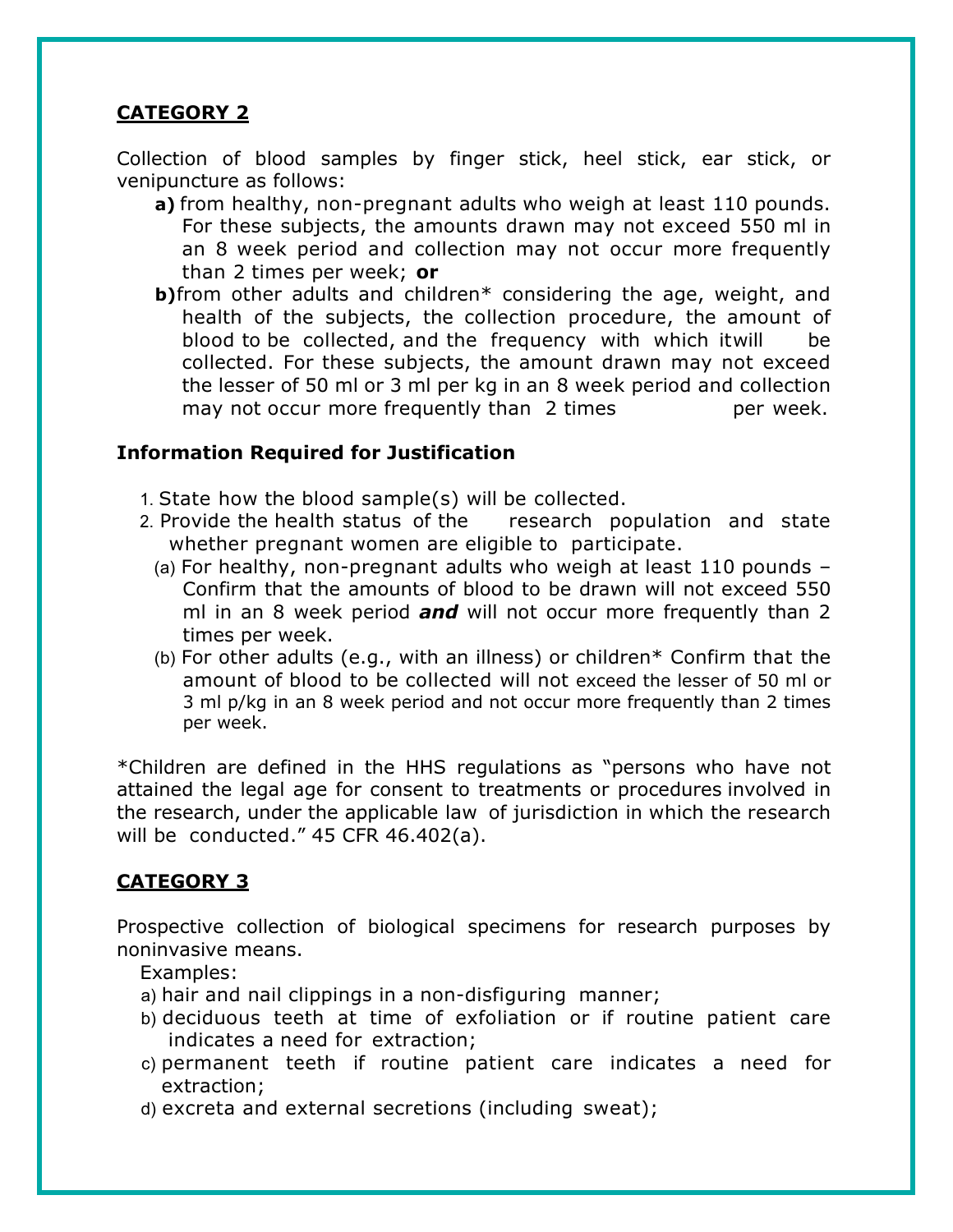e) un-cannulated saliva collected either in an unstimulated fashion or stimulated by chewing gum base or wax or by applying a dilute citric solution to the tongue;

f) placenta removed at delivery;

- g) amniotic fluid obtained at the time of rupture of the membrane prior to or during labor;
- h) supra and subgingival dental plaque and calculus, provided the collection procedure is not more invasive than routine prophylactic scaling of the teeth and the process is accomplished in accordance with accepted prophylactic techniques;
- i) mucosal and skin cells collected by buccal scraping or swab, skin swab, or mouth washings;
- j) Sputum collected after saline mist nebulization.

# **Information Required for Justification**

- 1. State the biological specimen(s) to be collected.
- 2. Describe the noninvasive method by which the specimens will be collected.

# **CATEGORY 4**

The collection of data through noninvasive procedures (not involving general anesthesia or sedation) routinely employed in clinical practice, excluding procedures involving x- rays or microwaves. Where medical devices are employed, they must be cleared / approved for marketing. (Studies intended to evaluate the safety and effectiveness of the medical device are not generally eligible for expedited review, including studies of cleared medical devices for new indications.) Examples of such procedures:

a) physical sensors applied to the surface of the body or at a distance and do not involve input of significant amounts of energy into the subject or an invasion of the subject's privacy;

b) weighing or testing sensory acuity;

c) magnetic resonance imaging (MRI );

d) electrocardiography (ECG or EEG);

- e) thermography;
- f) detection of naturally occurring radioactivity;
- g) electroretinography;

h) ultrasound;

i) diagnostic infrared imaging;

- j) doppler blood flow;
- k) echocardiography;
- l) moderate exercise. . . where appropriate, given age, weight, and health of the individual.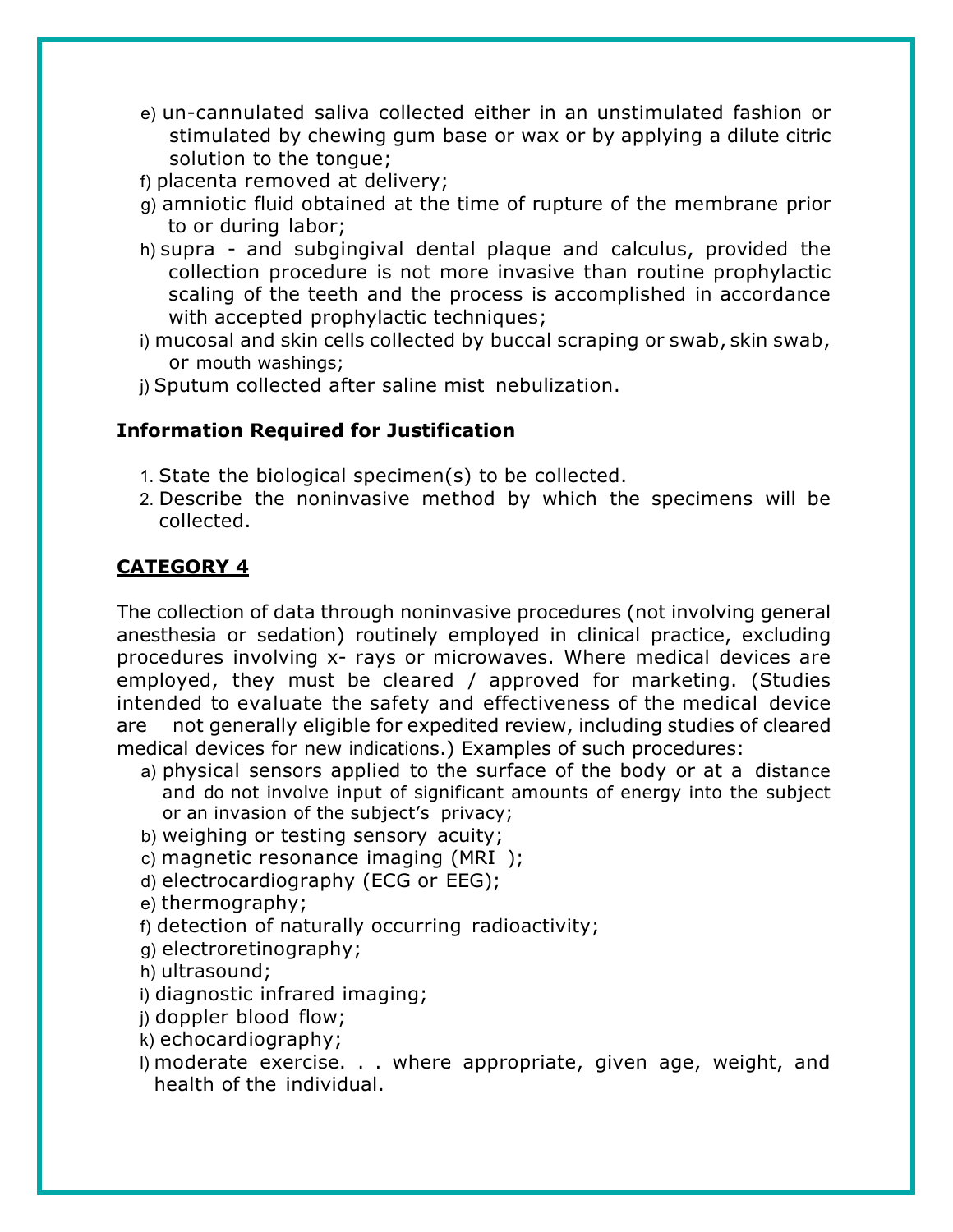#### **Information Required for Justification**

- 1.State the type of data to be collected.
- 2.State the source of the data and the procedure that will be used to collect the data.

# **CATEGORY 5**

Research involving materials (data, documents, records, or specimens) that have been collected, or will be collected solely for *non-research*  purposes such as medical treatment or diagnosis. (Note: Some research in this category may be exempt from the HHS regulations for the protection of human subjects. 45 CFR 46.101(b)(4). This listing refers only to research that is not exempt.)

# **Information Required for Justification**

- 1.State the type of materials and the purpose for which it was, or will be, collected.
- 2.State the source of the material and whether it is currently existing (i.e., on the shelf at the present time) or will be collected prospectively.

# **CATEGORY 6**

Collection of data from voice, video, digital, or image recordings made for research purposes.

## **Information Required for Justification**

- 1.State the type of data and its original (clinical or research) purpose(s); how data will be stored; and who will have access.
- 2.State whether there will be identifiable information on the tapes and when the tapes will be destroyed.